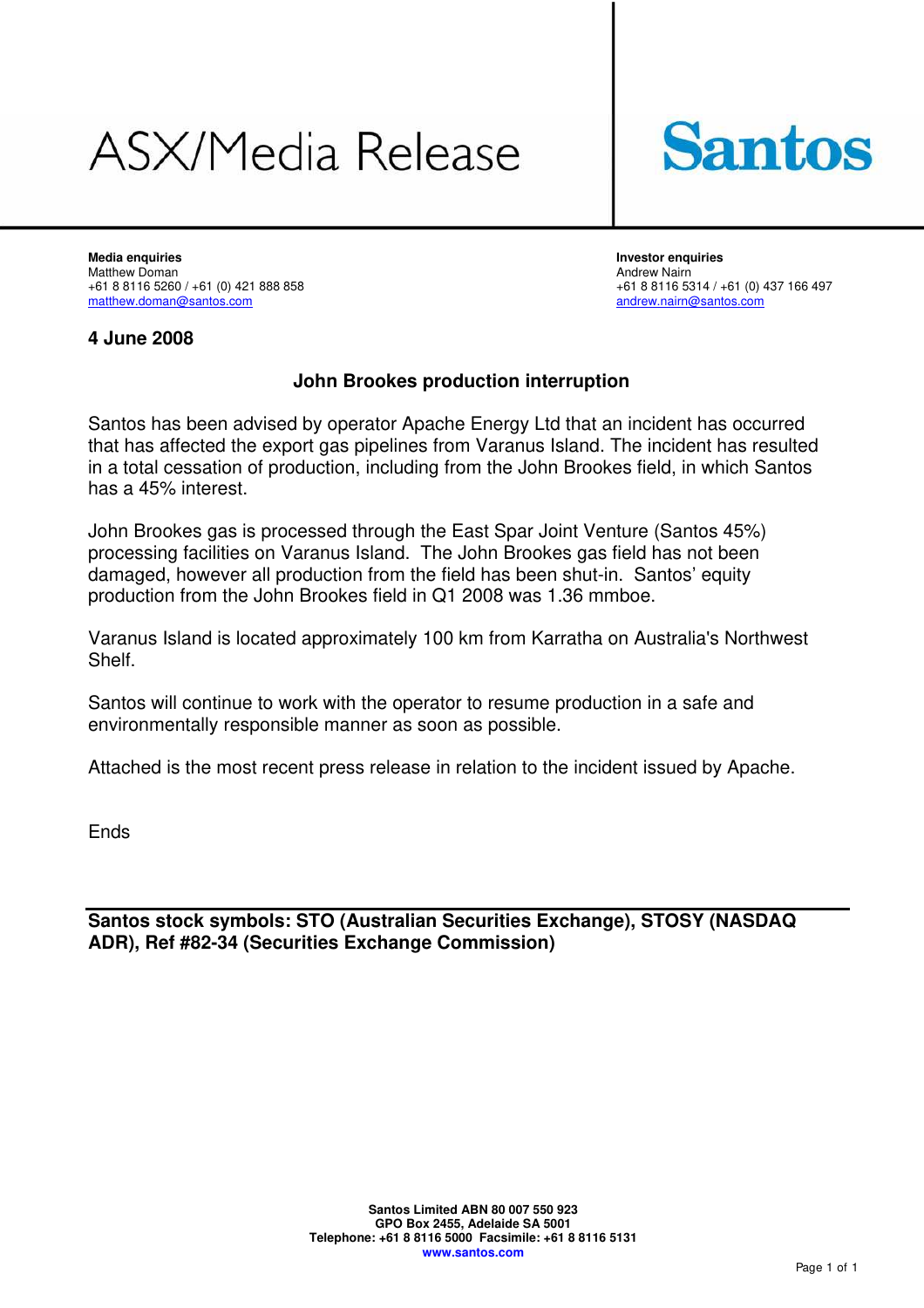

## **MEDIA RELEASE**

#### **Apache Energy Limited Media Release**

| Date            | 4/06/08                                                                             |
|-----------------|-------------------------------------------------------------------------------------|
| Time            | 10.00                                                                               |
| <b>HEADLINE</b> | Incident on Varanus Island - Managing Director<br>and Engineers to visit site today |

Perth 4<sup>th</sup> June 2008

Apache Energy advises the company has safely completed the evacuation of 152 employees back to Perth following a pipeline rupture incident that occurred on Varanus Island, approximately 116 kms west of Dampier in Western Australia.

A team of 14 people representing the core emergency response team from Apache Energy Limited remained safely on site overnight to monitor the incident and will today be joined by Managing Director Tim Wall and engineers to inspect the damage to infrastructure and direct an investigation.

Tim Wall, Managing Director of Apache Energy Limited said the company's response focused immediately on the safety of its personnel and the environment.

"Apache's key focus since 13.40pm (WST) yesterday was the evacuation of personnel and mobilisation of a team to assess the incident.

"I will personally inspect Varanus Island today with company representatives and stakeholders from Government to assess the initial damage to onshore pipelines associated with the gas processing plant.

"We expect the initial assessment will take a number of days to complete and a full internal enquiry will follow.

"I want to commend our personnel for their professionalism and hard work, and want to thank our stakeholders for cooperating with us throughout this process. We are aware that this incident will result in downtime for our customers and will work with other energy suppliers and the gas transmission pipeline operator to help minimise the impact of this incident.

"The level of cooperation from customers during this incident and other stakeholders should be commended," Mr Wall said.